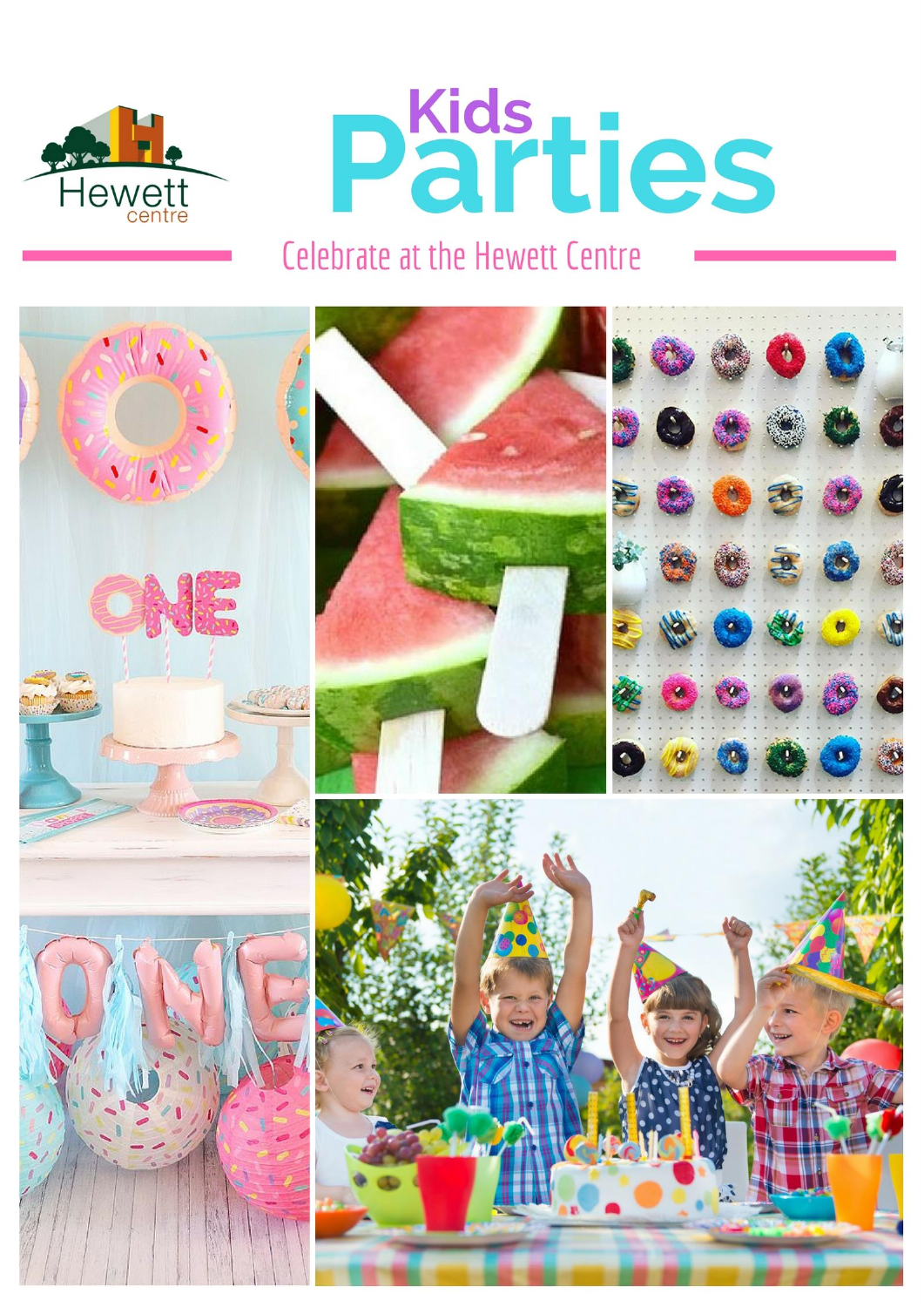

Thank you for considering the Hewett Centre for your forthcoming celebration. Our passionate and dedicated team is ready to work with you, catering to your every need. No matter what the detail, we will be with you throughout the event to help make a memorable affair. Let us help transform your vision into reality!

The Hewett Centre building was built in 2010 and has been designed to accommodate events from 10 to 300 guests. Our ever popular Brolga room opening onto the outdoor terrace with views of the native landscape is perfect for up to 100 guests. In addition, we have a large auditorium to seat 200 guests.

We offer a choice of function rooms to suit parties from opulent affairs to fun family friendly BBQs.

**Hewett Auditorium** overlooking the North Para River with sweeping views of the native landscape is perfect for an evening affair with up to 200 guests. Opening onto the outdoor terrace and lawned areas the Auditorium allows for your guests to mingle and relax.

**Brolga room** providing floor to ceiling opening windows with views of the native landscape and rolling farmland is ideal for seating up to 100 family and friends.

**Rosella room** a smaller room suitable for kids parties and smaller events of up to 50 family and friends.

**Outdoor Terrace** our pretty terrace and native landscaped lawns are ideal for relaxed cocktail receptions for < 100 guests. Enjoy your reception with a mixture of lawn games and family friendly fun.

| <b>Venue Hire</b> | <b>Auditorium</b> | <b>Brolga</b> | <b>Terrace</b> |  |
|-------------------|-------------------|---------------|----------------|--|
| Saturday 12-4pm   | \$400             | \$300         | \$300          |  |

Public holiday and Sunday surcharge applies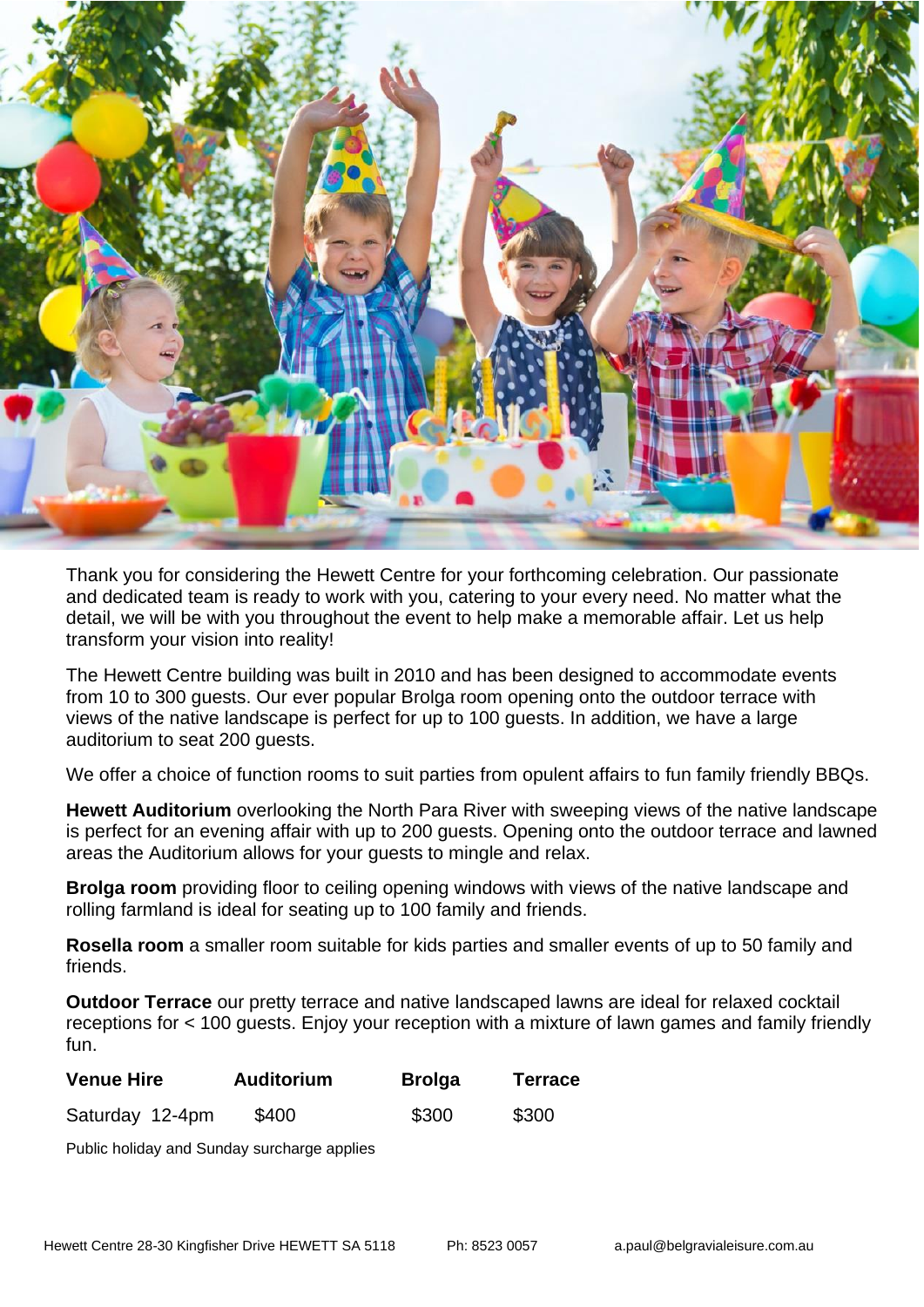## **Platter Menu**

#### **Savory Platters**

| Cocktail pies, pasties and sausage rolls    | \$50.00 |
|---------------------------------------------|---------|
| Mini quiches with a range of flavours       | \$50.00 |
| <b>Pizza Slices</b>                         | \$55.00 |
| Mixed cocktail savories                     | \$55.00 |
| Antipasto platter                           | \$75.00 |
| Chicken and salad platter                   | \$75.00 |
| Continental meats and olives                | \$80.00 |
| Meatballs - with sweet chilli dipping sauce | \$60.00 |
| Spinach and ricotta pastries                | \$60.00 |
| Mini dim sims - with soy sauce              | \$50.00 |
| <b>Crumbed chicken Nuggets</b>              | \$50.00 |
| Potato wedges - sour cream and sweet chilli | \$50.00 |

#### **Dessert Platters**

| \$55.00                   |
|---------------------------|
| \$60.00                   |
| \$55.00                   |
| \$70.00                   |
| \$10.00                   |
| \$30.00                   |
| \$30.00                   |
| double colour \$1.50 each |
|                           |



Please let us know if we missed any of your party favorites we are happy to quote

\*Dietary needs can be catered for. All dietary requirements must be confirmed 14 days prior \*Each platter is suitable for 10-15 guests